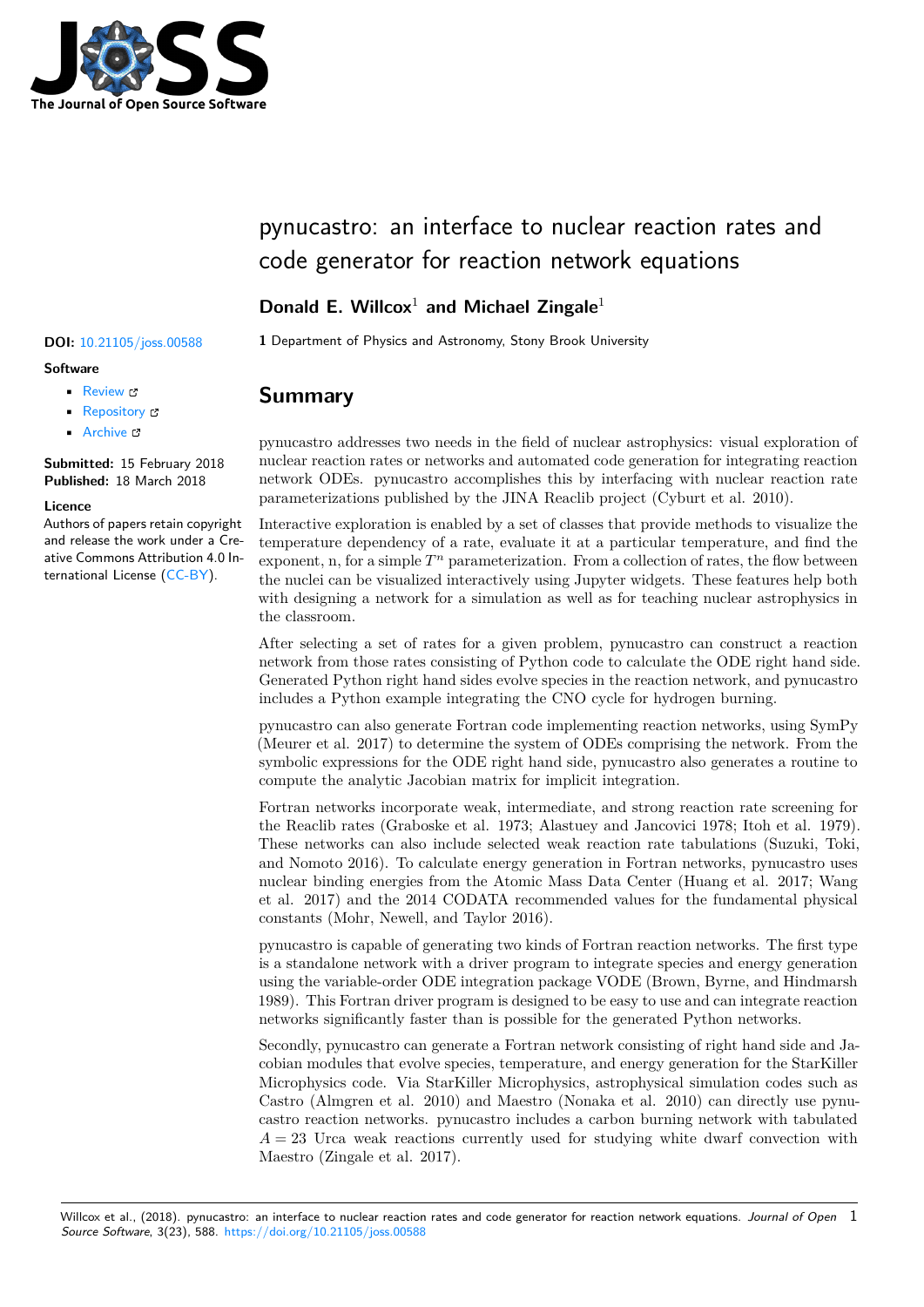

Future work will focus on implementing nuclear partition functions to compute reverse reaction rates in the Reaclib library (Rauscher and Thielemann 2000; Rauscher 2003). It is also in some cases necessary to compute reverse reaction rates using detailed balance with a consistent nuclear mass model instead of using the parameterized reverse reaction rates in Reaclib (Lippuner and Roberts 2017). Additionally, work is ongoing to port the networks generated for StarKiller Microphysics to CUDA Fortran to support parallel reaction network integration on GPU systems (Zingale et al. 2017). We intend to implement this port directly into the pynucastro-generated networks.

We wish to thank Abigail Bishop for discussions about code generation for the StarKiller Microphysics code as well as for exploratory calculations. We are grateful to Max P. Katz for numerous discussions that enabled the ongoing port of pynucastro-generated networks to CUDA Fortran. We also wish to thank Christopher Malone for discussions about various implementation details in pynucastro as well as sample code to improve element identification. We especially thank Josiah Schwab for helpful discussions about nuclear partition functions and reverse rates as well as for testing pynucastro and pointing out issues in visualization and documentation. This work was supported by DOE/Office of Nuclear Physics grant DE-FG02-87ER40317.

## **References**

Alastuey, A., and B. Jancovici. 1978. "Nuclear reaction rate enhancement in dense stellar matter." *The Astrophysical Journal* 226 (December):1034–40. https://doi.org/10.1086/ 156681.

Almgren, A. S., V. E. Beckner, J. B. Bell, M. S. Day, L. H. Howell, C. C. Joggerst, M. J. Lijewski, A. Nonaka, M. Singer, and M. Zingale. 2010. "CASTRO: A New Compressible Astrophysical Solver. I. Hydrodynamics and Self-gravity." *The [Astrophysical Journal](https://doi.org/10.1086/156681)* 715 [\(June\):](https://doi.org/10.1086/156681)1221–38. https://doi.org/10.1088/0004-637X/715/2/1221.

Brown, Peter N., George D. Byrne, and Alan C. Hindmarsh. 1989. "VODE: A Variable-Coefficient ODE Solver." *SIAM Journal on Scientific and Statistical Computing* 10 (5):1038–51. https://doi.org/10.1137/0910062.

Cyburt, Richar[d H., A. Matthew Amthor, Ryan Ferguson, Za](https://doi.org/10.1088/0004-637X/715/2/1221)ch Meisel, Karl Smith, Scott Warren, Alexander Heger, et al. 2010. "The JINA REACLIB Database: Its Recent Updates and Impact on Type-I X-ray Bursts." *The Astrophysical Journal Supplement Series* 189 (1):240. [https://doi.org/10.1088/00](https://doi.org/10.1137/0910062)67-0049/189/1/240.

Graboske, H. C., H. E. Dewitt, A. S. Grossman, and M. S. Cooper. 1973. "Screening Factors for Nuclear Reactions. II. Intermediate Screening and Astrophysical Applications." *The Astrophysical Journal* 181 (April):457–74. https://doi.org/10.1086/152062.

Huang, W.J., G. A[udi, Meng Wang, F.G. Kondev, S. Naimi, and](https://doi.org/10.1088/0067-0049/189/1/240) Xing Xu. 2017. "The AME2016 atomic mass evaluation (I). Evaluation of input data; and adjustment procedures." *Chinese Physics C* 41 (3):030002. [https://doi.org/10.1088/1674-1](https://doi.org/10.1086/152062)137/41/3/ 030002.

Itoh, N., H. Totsuji, S. Ichimaru, and H. E. Dewitt. 1979. "Enhancement of thermonuclear reaction rate due to strong screening. II - Ionic mixtures." *[The Astrophysical Journal](https://doi.org/10.1088/1674-1137/41/3/030002)* 234 [\(Decem](https://doi.org/10.1088/1674-1137/41/3/030002)ber):1079–84. https://doi.org/10.1086/157590.

Lippuner, J., and L. F. Roberts. 2017. "SkyNet: A Modular Nuclear Reaction Network Library." *The Astrophysical Journal Supplement Series* 233 (December):18. https://doi. org/10.3847/1538-4365/aa94cb.

Meurer, Aaron, Chri[stopher P. Smith, Mateusz Papr](https://doi.org/10.1086/157590)ocki, Ondřej Čertík, Sergey B. Kirpichev, Matthew Rocklin, Amit Kumar, et al. 2017. "SymPy: Symbolic C[omputing in](https://doi.org/10.3847/1538-4365/aa94cb)